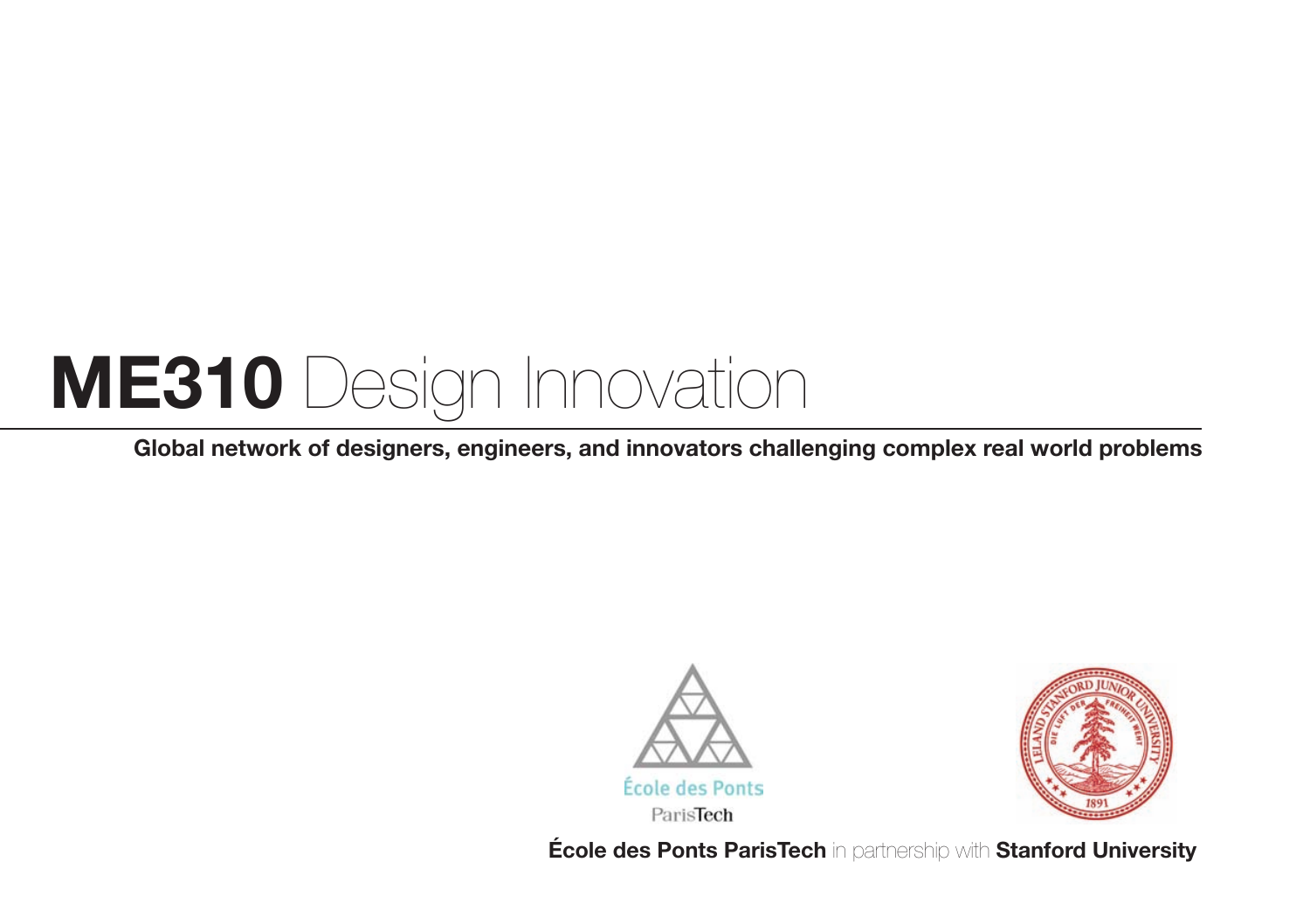#### The ever evolving Design Innovation Course

ME310 is a year-long project-based design engineering course that began at Stanford University and has been operating continuously for over forty years. Originally created to provide engineering students with real engineering challenges, the course has evolved over the ages to meet the changing demands of the labor market. Over its lifetime, the course has shifted from practical engineering experience to design of mechatronic systems to design innovation and global collaboration. Meanwhile, ME310 has gone beyond the hedges of Stanford University and is now being taught in four different continents and eight different countries. The course is now focused on teaching students the innovation methods and processes required for designers, engineers, and project managers of the future.

In ME310, student teams work on innovation challenges proposed by corporate partners for eight months. Through the projects, students go through an intense and iterative process of need finding, ideation, and rapid prototyping to create and develop new concepts. Company involvement provides the reality that is important for teams to improve their innovation abilities. In the end, teams deliver functional proof-of-concept prototypes along with in-depth documentation that not only capture the essence of designs but the learnings that led to the ideas.

Furthermore, every team in ME310 collaborates with another team from a foreign university for the duration of the project. The partnership adds diversity to the project teams and students are given the opportunity to experience true global collaboration, a skill required in this highly globalized world. All teams in ME310 start their projects at Stanford University where they participate in a design thinking workshop and experience the entrepreneurial culture of Silicon Valley.

*Students collaborate in the Stanford ME310 Design Loft.*

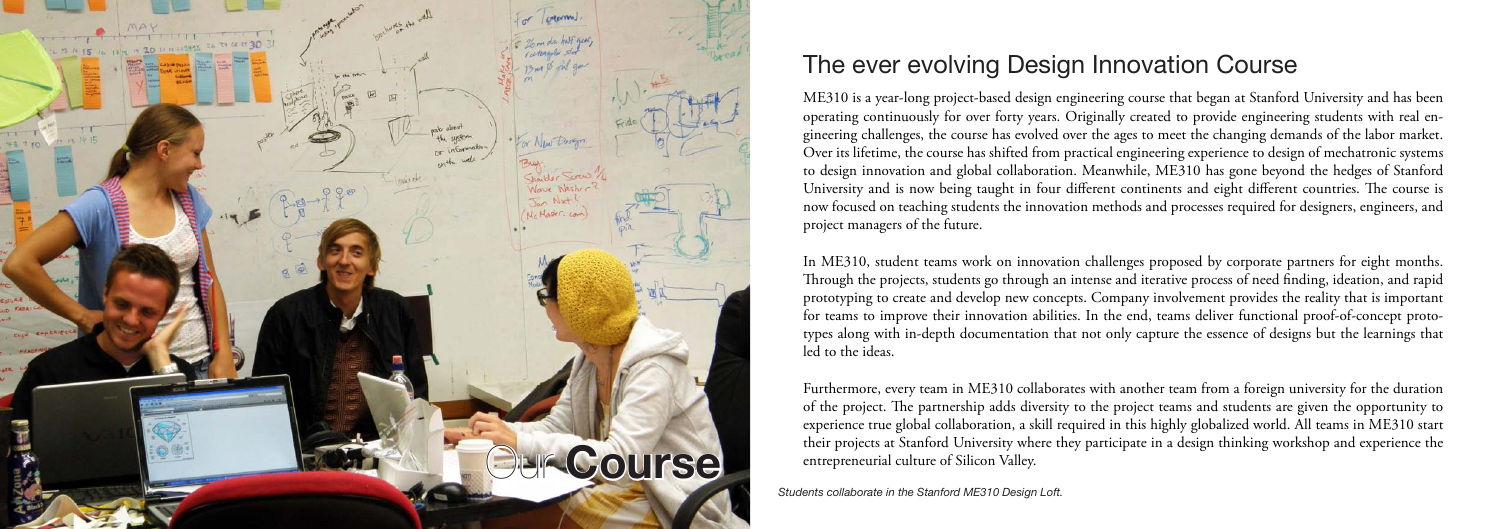#### Stanford Design Innovation Process



The core pedagogy of ME310 is the Stanford Design Innovation Process that has fueled much of the entrepreneurial culture in the Silicon Valley. At the heart of the process is the notion that in order to innovate, one must understand the needs of the user and the context surrounding the design. Unlike most other engineering design courses, ME310 requires the students to get out into the field and interview users to understand people's values as well as thoroughly benchmark existing products and technologies. By understanding the past and present, the students are able to design what the future can be.

The design process in ME310, unlike many other design and development processes, is cyclical. By going through the process multiple times, not only does it maximize student learning, it maximizes project learning for the student teams. The iterative nature assures that teams are not stuck on one idea for too long and that ideas are being continuously tested through rapid prototyping and testing. "Fail early and fail often so you can succeed faster," is one of the mantra for ME310.

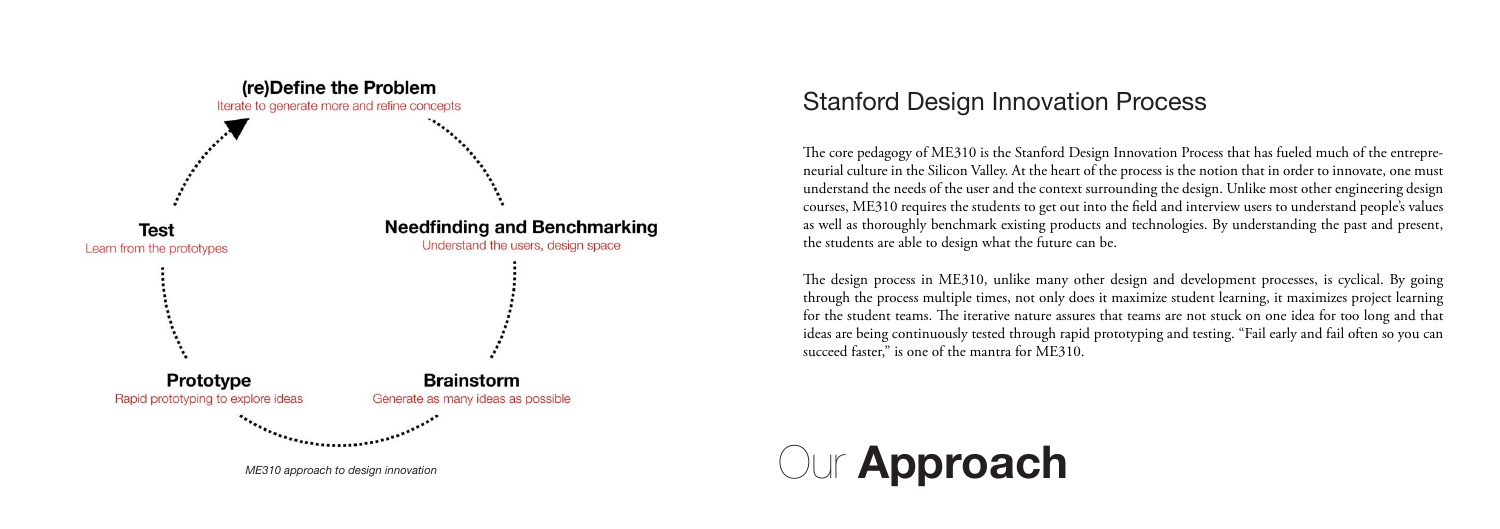Projects in ME310 have come from companies small and large in various industries including consumer electronics, automotive, telecommunications, healthcare, aeronautics, software, households products, transportation, government. Project topics are often broad enough so that students must not only solve but define the problem while delivering surprise and delight to the corporate partners. At the same time, projects should be well defined so that students are working within a realistic context, the best training ground for innovators of tomorrow. Example project topics from the past include:

- Digital assistive device for executives
- Improving the open-air driving experience
- Personal Air-conditioning for the office
- Next generation portable internet device
- New paradigms for automotive human-machine interaction
- Distributed ideation and design tools
- New products and services for mobil healthcare
- Atmospheric water generator

#### Project topics for innovation

# Our **Projects**



*Next generation portable internet device*



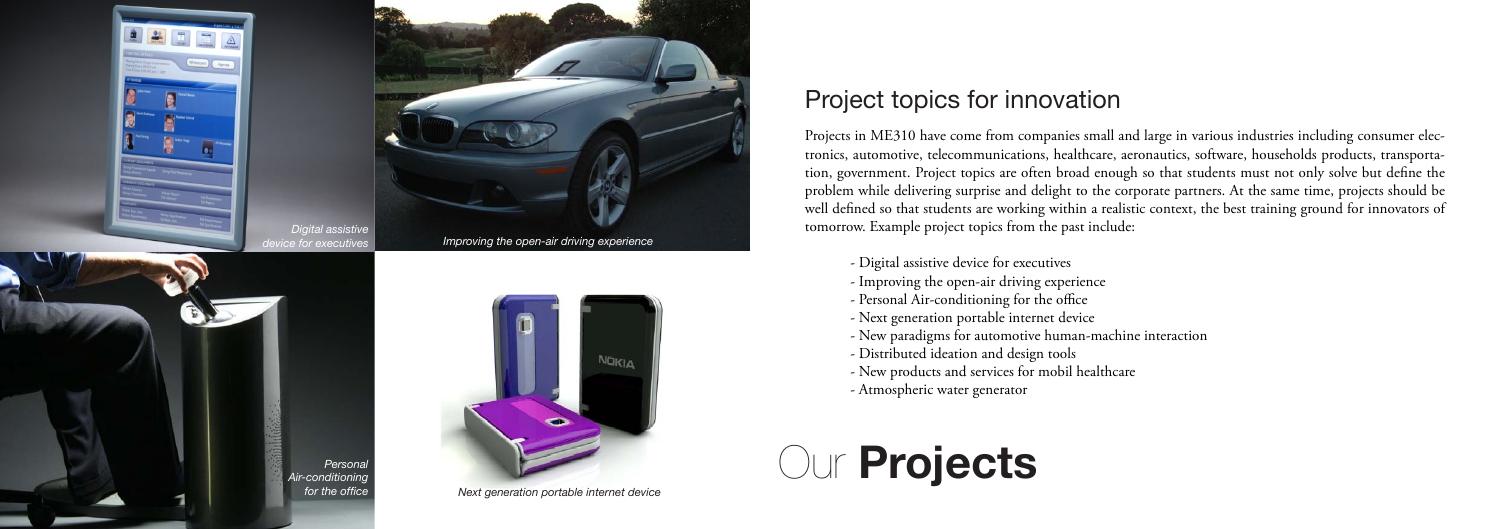

#### Diversity drives innovation

Students in ME310 come from different backgrounds and disciplines including various forms of engineering, industrial design, business, and economics. The diversity assures that teams take multiple perspectives on any given challenge, increasing the probability of breakthrough discoveries and innovation. Many of the students are in their first or final year in the Master's program (or the equivalent) and some are working towards their doctoral degree. All students have core competencies in their respective fields and many have prior design proj ect experience in academia or industry.

The instructors in ME310 are just as diverse as the students offering multiple points-of-view on engineering, design, and project management. All of them are passionate about letting the students design and innovate and will go beyond their professorial duty to assure that students are given the best possible environment to work in. Teaching assistants are also part of the teaching team, providing peer support and advice only possible by someone who has recently completed the course. The teaching team consists of over thirty professors, instruc tors, and teaching assistants who actively support the hundred or so students participating in ME310.

In addition to the teaching team, teams in ME310 are assigned industry coaches who are typically alumni of the course and working in a field related to the project topic. They provide a great resource to the student teams who can access a wealth of knowledge through the coaches and their social network. Coaches often meet with their teams once a week.

*After the Global Paper Bike Competition at Stanford University. Paper Bike is an intense two-week introductory design exercise in ME310.*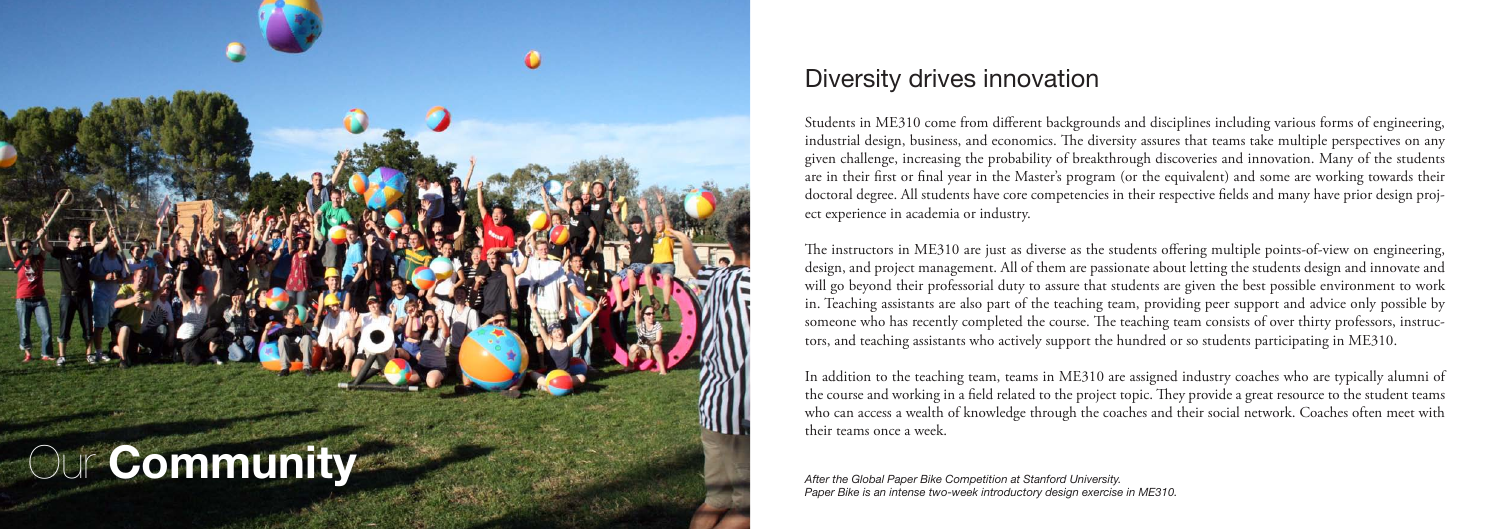# Our **Place**

#### Innovation Environment

Every student team in ME310 is provided a dedicated space in the design loft at each of the schools. The design loft is the heart and soul of ME310 where the community comes together and collaborates. Most of the lofts are equipped with tools for rapid prototyping and global col laboration such as Polycom video conferencing systems. The dedicated space allows student teams to design their workspace in a way that suits their working style and transform it into a space they want to spend time in. The end result is a space dedicated to the culture of innovation.

*Opposite: ME310 design loft at Stanford University Top: Common space in the ME310 Garage in Aalto University Bottom: Students brainstorm at École des Ponts ParisTech*

**GAMES**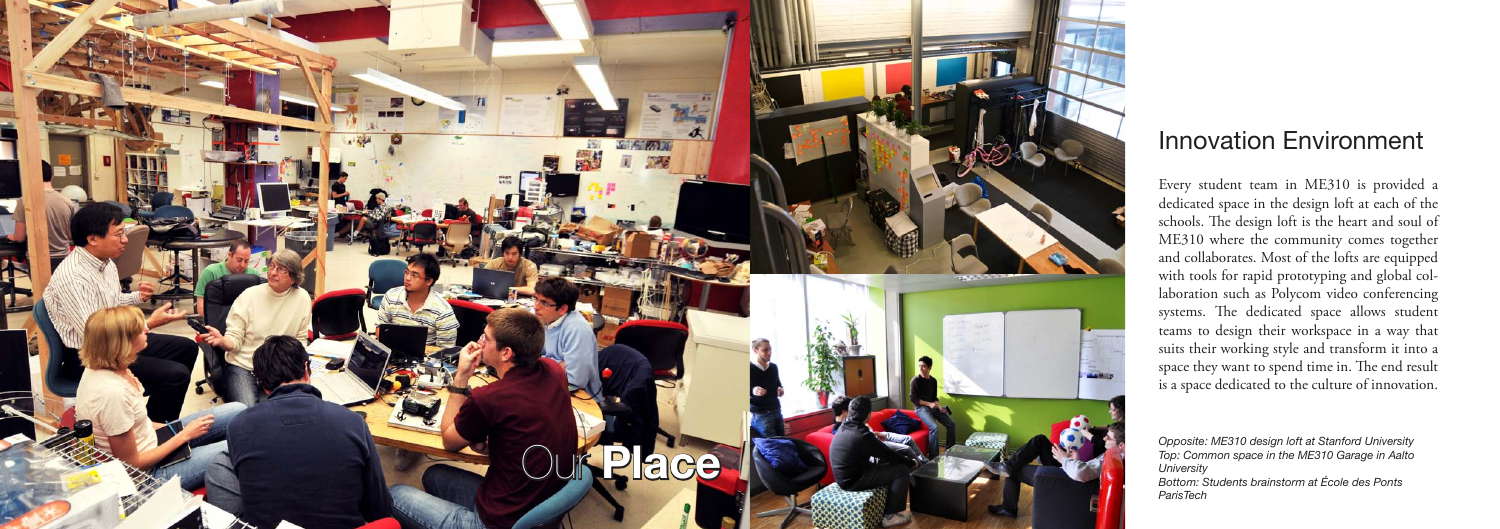## Why ME310 for **Students**



*Some of the past corporate partners in ME310*

### Experience the Stanford Design Innovation Process

#### Work with innovators around the world

Students may have friends from or traveled to different countries and cultures but ME310 is an opportunity for them to truly collaborate with both in person and across national boundaries. After ME310, students gain a sense of empathy for people with different backgrounds and viewpoints, not to mention friendships that last a lifetime.

Unlike most project-based courses in universities, ME310 projects are proposed by real companies, many of them leaders in their industry, looking for innovative products and services. Projects topics are loosely defined, and students are required not only to come up with radically brilliant ideas, they must prove the concept through real functional prototypes. ME310 is one of the most memorable and intense experiences that students go through, and something they can be proud of for the rest of their lives.

Design thinking or the design innovation methodology pioneered by IDEO and engrained in the DNA of the Stanford design community is a hot topic in the business, product design, and applied research fields. The best way to learn the tools and processes is to experience it through a real world design innovation challenges.

### Take a project from beginning to end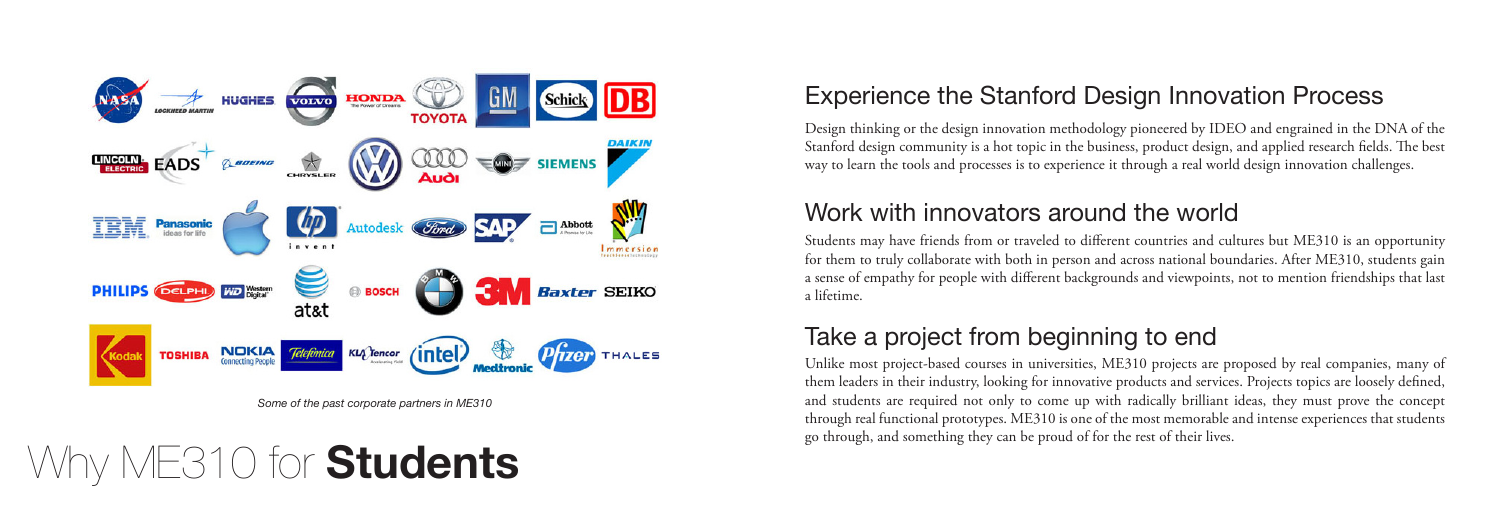# Get involved in ME310 **2011-12**

### Become part of the community

ME310 for the 2011-2012 academic year will begin in late September and finish in mid June. The corporate projects will begin in late October at Stanford University where all students will attend the ME310 kickoff workshop. Mid-project presentations will be held in mid-December and mid-February while intermediate documentations are due mid-December and mid-March.

ME310 is open to all graduate-level students with some project experience in the past. You do not have to be a student at École des Ponts ParisTech to participate in ME310. If you are interested, contact us (contact information on the next page) and let us know if your school is part of the ParisTech network or ERASMUS Programme.



Founded by Hasso Plattner, cofounder or SAP, HPI is an academic research institution that gears its teaching and research activities to the real needs of the IT sector. Its goal is to establish IT-Systems Engineering as a scientific discipline and to bridge the communication and understanding gap between IT specialists, business managers, users and customers, and all potential involved stakeholders in a interdisciplinary, multicultural, and cross-industrial world.

Located between San Francisco and San Jose in the heart of Silicon Valley, Stanford University opened its doors in 1891 and is recognized as one of the world's leading research and learning institutions. Its alumni have founded companies such as Hewlett-Packard, Sun Microsystems, Nvidia, Yahoo!, Cisco Systems, Silicon Graphics and Google. ME310 began at Stanford University back in 1969 and have been training engineers,designers, and innovators ever since.



Kyoto Institute of Technology, set in the ancient capital of Japan and founded in 1949, emphasizes the union of science and art and focuses on the application of new technologies. Students from the Design Science Department and the Deparment of Design Engineering and Management participate in ME310.







Aalto University was established on January 1st, 2010 through the merger between Helsinki University of Technology, Helsinki School of Economics, and University of Art and Design Helsinki. Prior to Aalto University, ME310 was hosted at Helsinki University of Technology but students from all three schools participated regularly, making it one of the most diverse programs in ME310.

> The Pontificia Universidad Javeriana is a private higher education institution and one of the older and most traditional Colombian universities, directed by the Society of Jesus. Students from different engineering disciplines at the sectional division in Cali participate in ME310.

École des Ponts ParisTech is the leading French engineering school in civil engineering, urban planning, mechanical engineering, finance, and industrial engineering. Furthermore, qualified students from other ParisTech schools and universities from around the world are invited to participate. Over the last two years, students from Centrale Paris, Ecole des Mines de Nancy, EFREI, ESSEC, Polytechnique, Strate College Designers, Université Paris-Dauphine, Tokyo University, and Tokyo Institute of Technology have participated in the program. École des Ponts ParisTech will be partnering with the above six schools for the 2011-12 academic year.

Pontificia Universidad<br>JAVERIANA

Located in the picturesque St. Gallen at the base of the Swiss Alps, University of St. Gallen is the leading business school in German-speaking Europe. It also has one the largest management faculties in Europe and offers interdisciplinary classes such as economics and law. Students from the Institute of Information Management participate in ME310.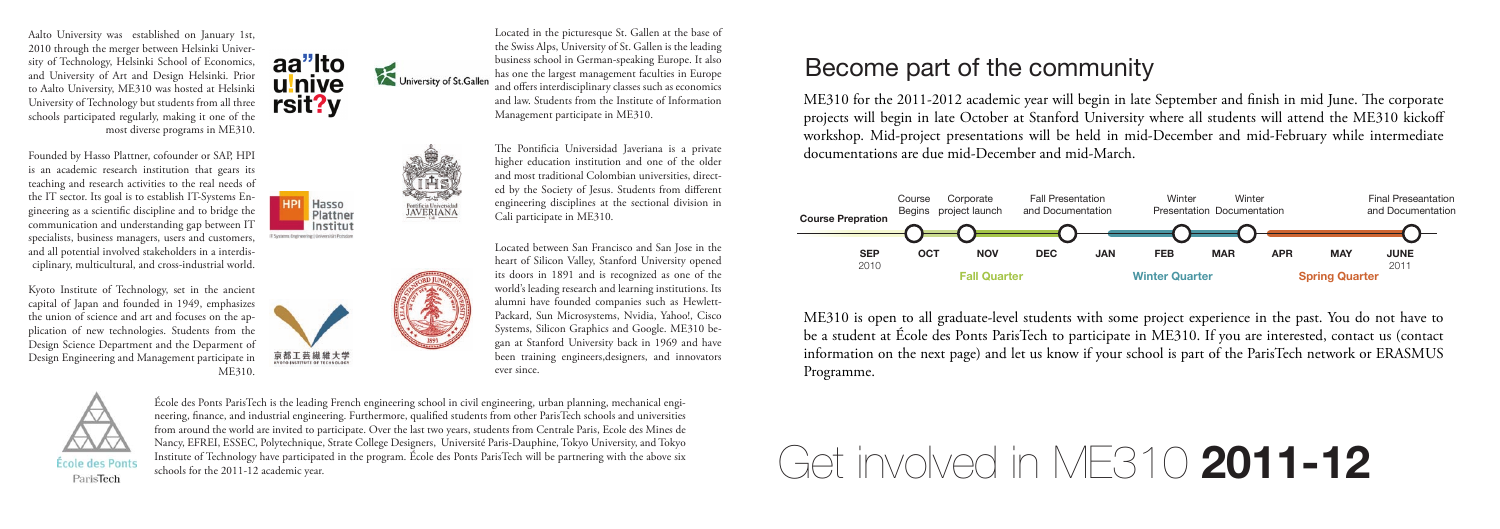### **D**thinking Ponts ParisTech

#### Our new program in design thinking

ME310 at École des Ponts ParisTech is part of a new program in design thinking called d.thinking Ponts ParisTech. While there is no one exact definition, design thinking is the human-centered approach to create new value through the designer's sensibilities and methods. We believe that design thinking in the 21st century will match human needs with the incredible technological capabilities we developed in the 20th century.

In addition to ME310, 8 teams of around 60 students in engineering and design participate in our d.thinking Paris program Innovactors, which focuses on breakthrough innovation for sustainability. Design pedagogy includes future forecast and design fiction methodologies and tools. Students tackle abstract issues in sustainability to conceptualize and visualize new realistic worlds of the future.

Our goal is to develop d.thinking Ponts ParisTech to be the platform for design thinking activity, education, and training in Paris. In addition to ME310, we are currently running several shorter courses with different project topics and workshops around the world. We are just at the beginning of d.thinking Ponts ParisTech and always looking for more people to join us and take design thinking to another level. Interested? Join the movement!

#### **d.thinking Ponts ParisTech**

4th floor Vicat Wing École des Ponts ParisTech 6 et 8 avenue Blaise-Pascal Cité Descartes – Champs-sur-Marne F - 77455 Marne-la-Vallée cedex 2 **http://www.dthinkingparis.com**

#### **Véronique Hillen**

Co-Founder, d.thinking Ponts ParisTech Industrial Engineering Department Tel.: +33 (0)1 64 15 39 55 Fax: +33 (0)1 64 15 39 76 Email: hillenv@enpc.fr (French, English)

#### **Sushi Suzuki**

Co-Founder, d.thinking Ponts ParisTech Instructor, ME310@ENPC Tel.: +33 (0)6 42 18 97 93 Fax: +33 (0)1 64 15 39 76 Email: sushis@stanford.edu (English, Japanese)